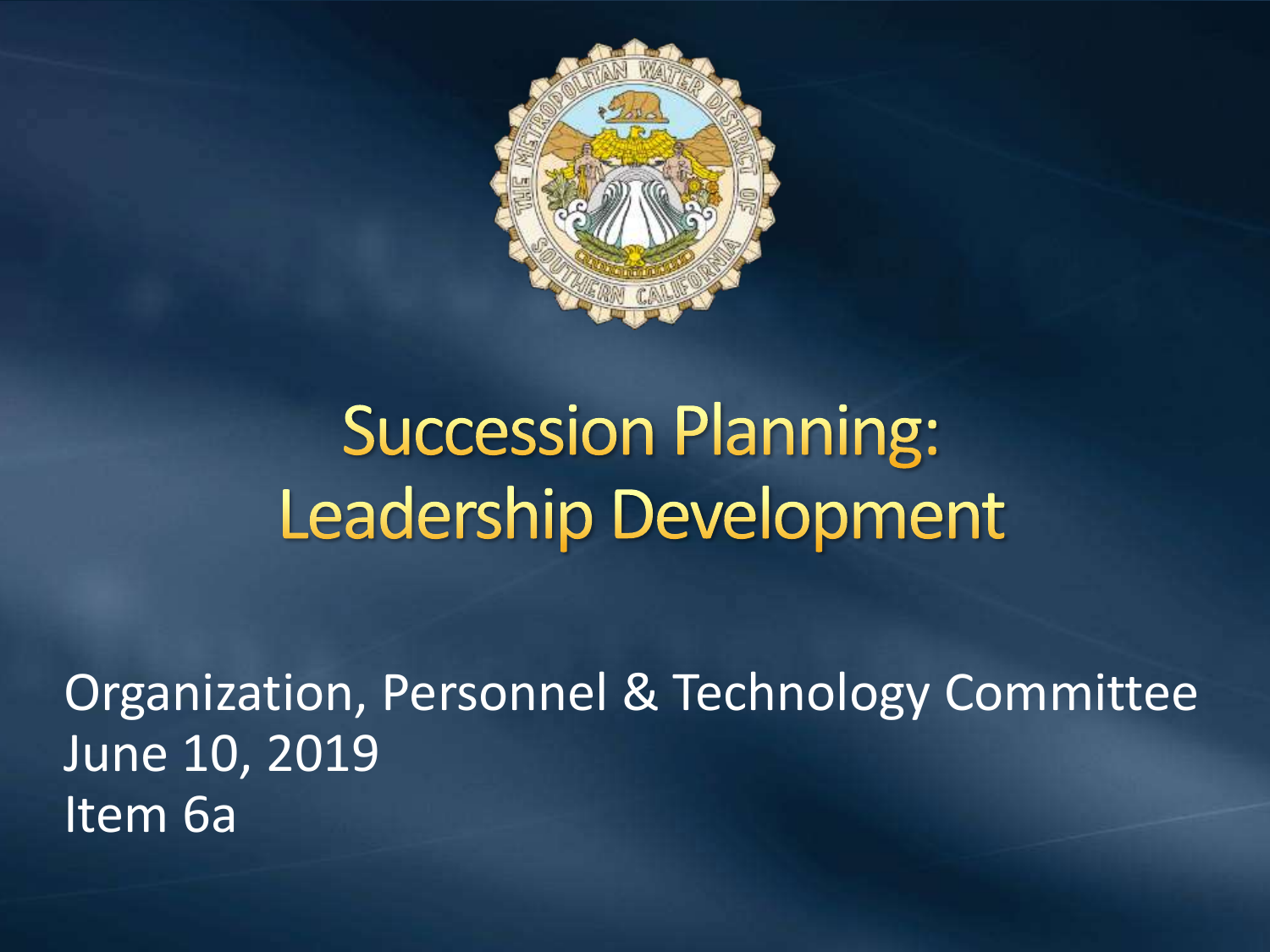# The Elements of Succession Planning

#### TAPPING THE BEST

**LEADERS** READY FOR THE FUTURE

PREPARING TOMORROW'S TALENT TODAY

OP&T Committee The Item 6a - Slide 2 June 10, 2019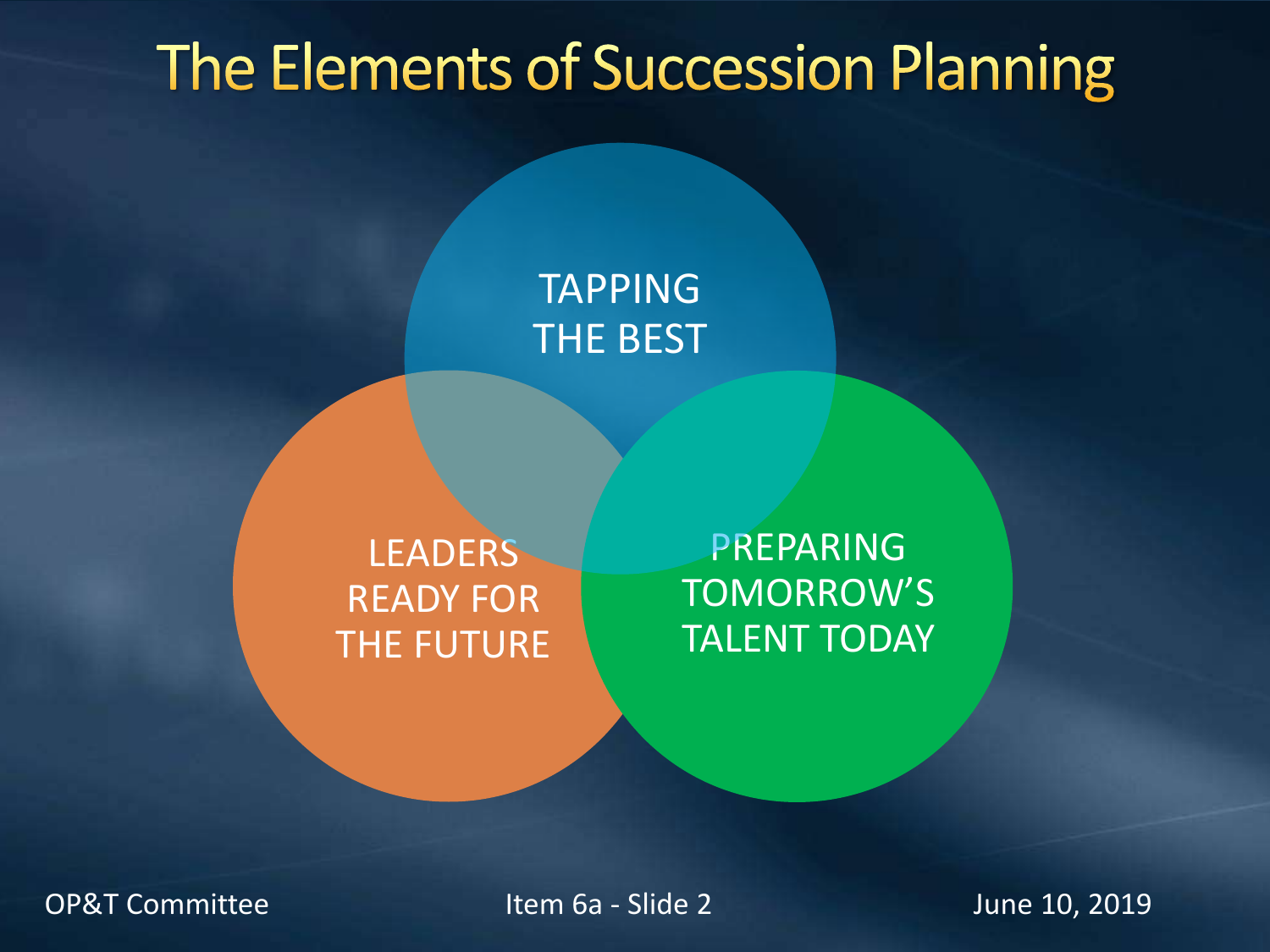## **Management Trident**

Leadership development activities focus on 3 core values that promote effective "People Management"



Behaviors considered most important for successful leaders of the future

OP&T Committee The Item 6a - Slide 3 June 10, 2019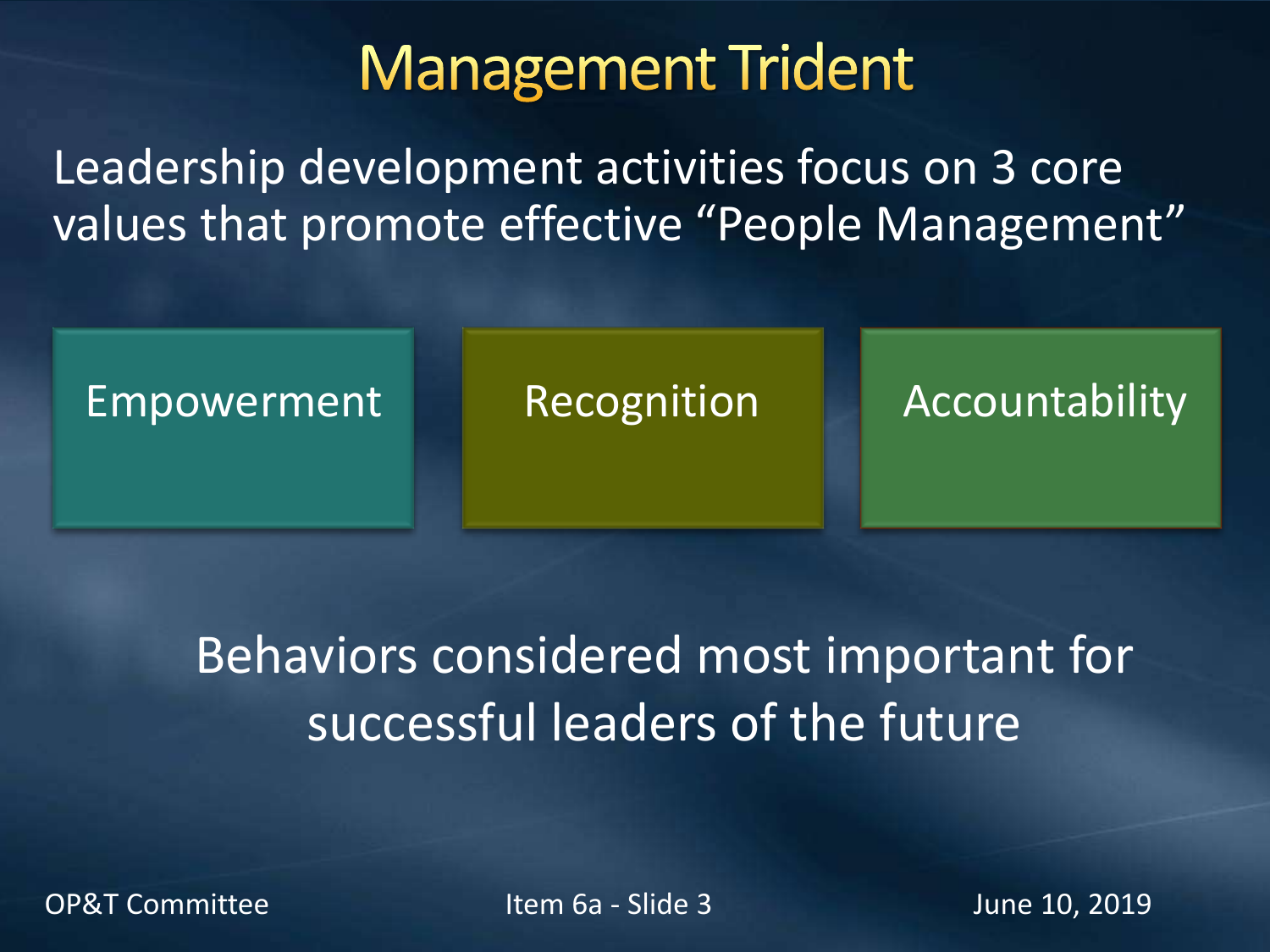### LEADERSHIP DEVELOPMENT AT METROPOLITAN

**Executive** Development Job Rotation

Senior Leadership Development Group and Section Managers

Metropolitan Management Graduate **University** MMUG for Unit Managers

Metropolitan Management University MMU for Team Managers

MWD and WSO Management Academy Employees Aspiring to be in Management

OP&T Committee The Item 6a - Slide 4 June 10, 2019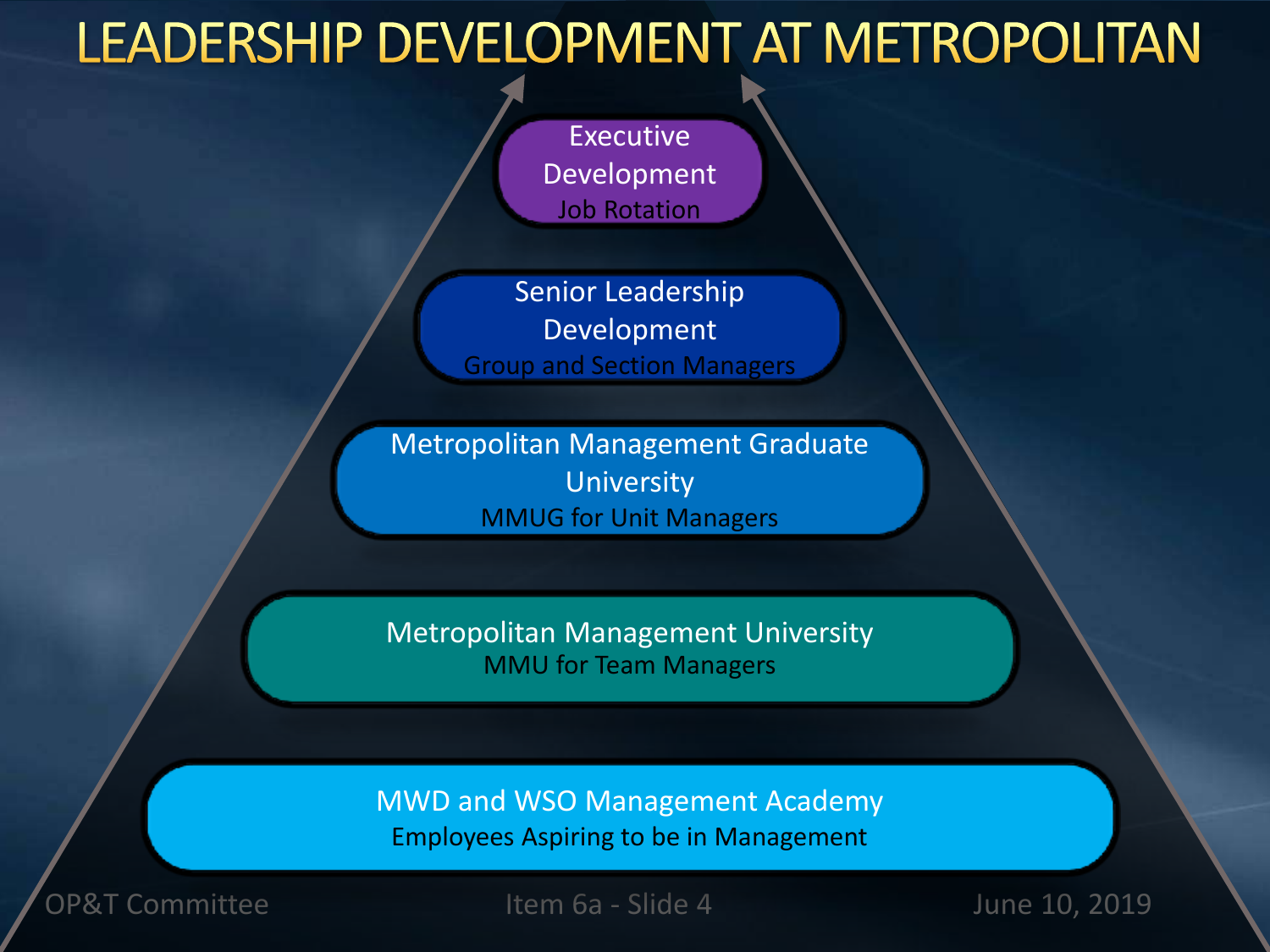**MWD Management Development Programs** Blended Learning Approach

Common Characteristics:

- Experience-Driven Leader Development
- **•** Facilitated Workshops
- **E-Learning and Self-Directed Learning**
- **Individual Coaching and Assessments**
- *C* Feedback
- **Support**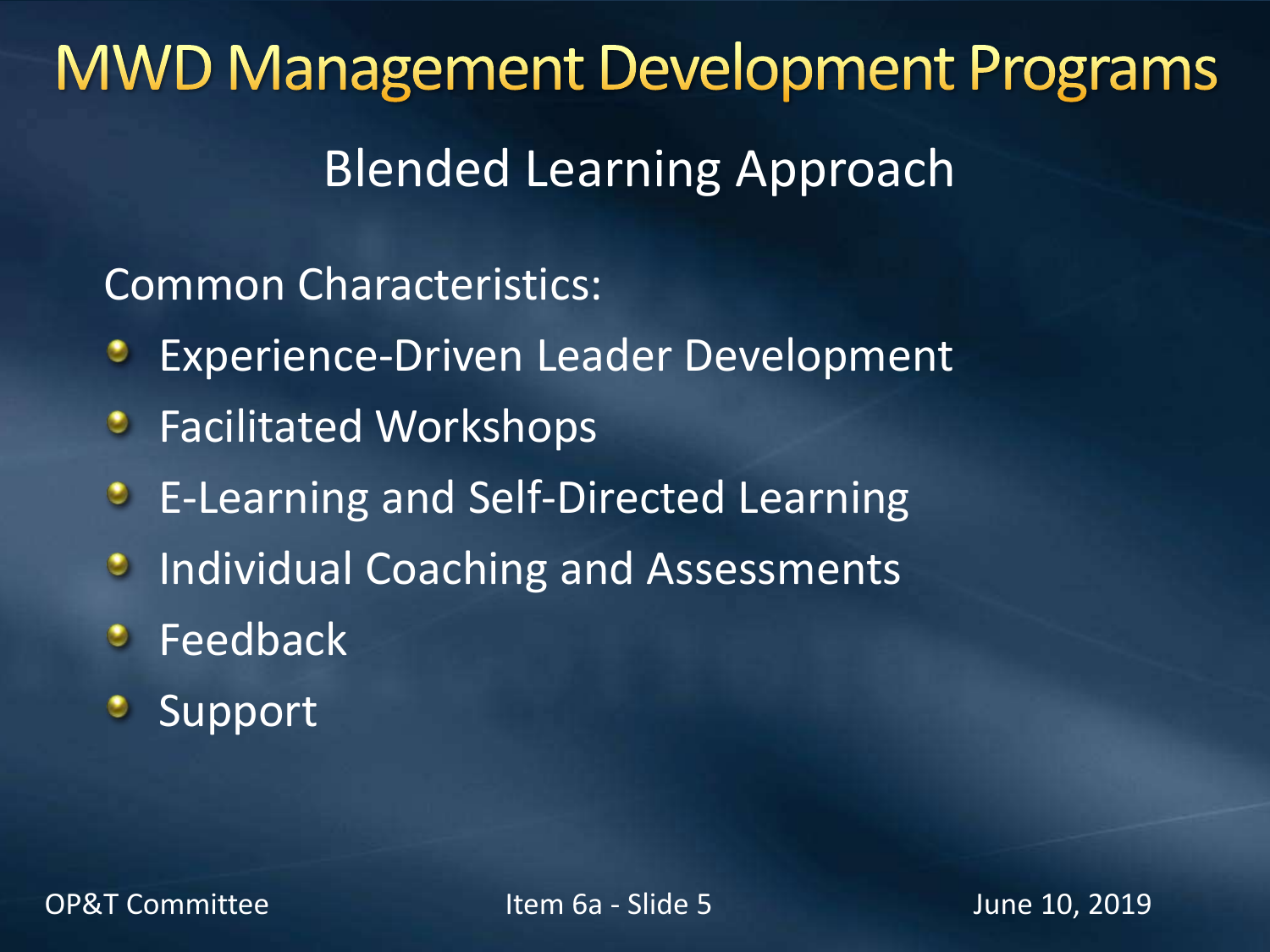### **MWD and WSO Management Academy** Employees Aspiring to Management

- Build "bench strength" future talent
- Realistic management preview
- Pathways into Leadership Pipeline

#### Program Features:

- Management Competencies
- Real-World Case Studies
- C Suite Leadership Panel
- Job Shadow: A Day in the Life of a Manager Ø.
- Building Network and Relationships
- CRA and Facility Tours



**WSO Academy 87 Graduates**



**MWD Academy 59 Graduates**

> **7% Promoted**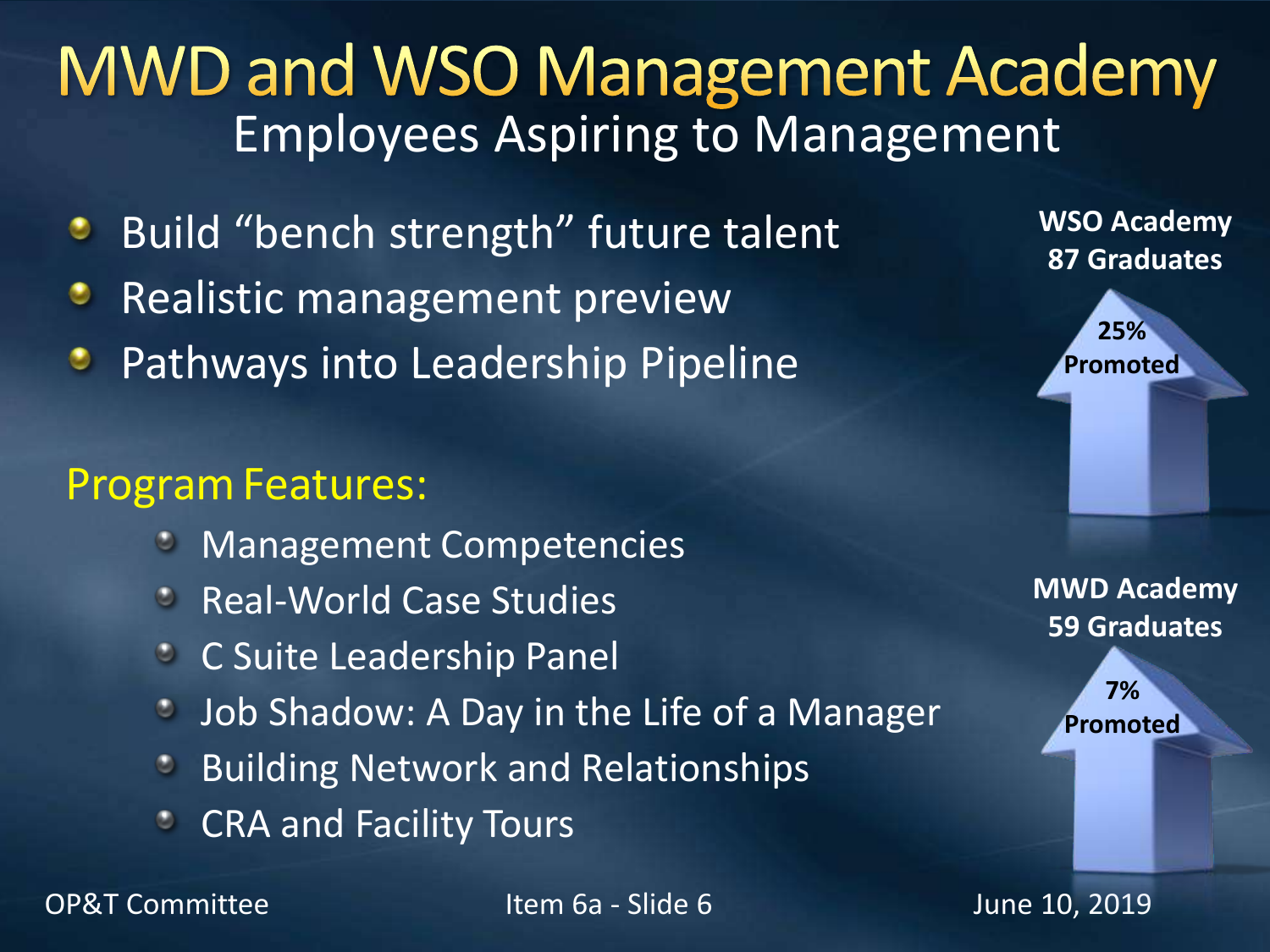# **Metropolitan Management University** MMU for Team Managers

Metropolitan Management University (MMU) is a foundational overview of the organization, policy and regulatory compliance, and people management skills.

- Tackle Real-time Management Challenges  $\bullet$
- $\bullet$ Enhance Critical Management Behaviors
- Build Accountability for Performance Management  $\bullet$
- Facilitated by Human Resources and Subject Matter Experts ۰
- 101 Team Managers Have Successfully Completed the Program ٠

OP&T Committee The Item 6a - Slide 7 June 10, 2019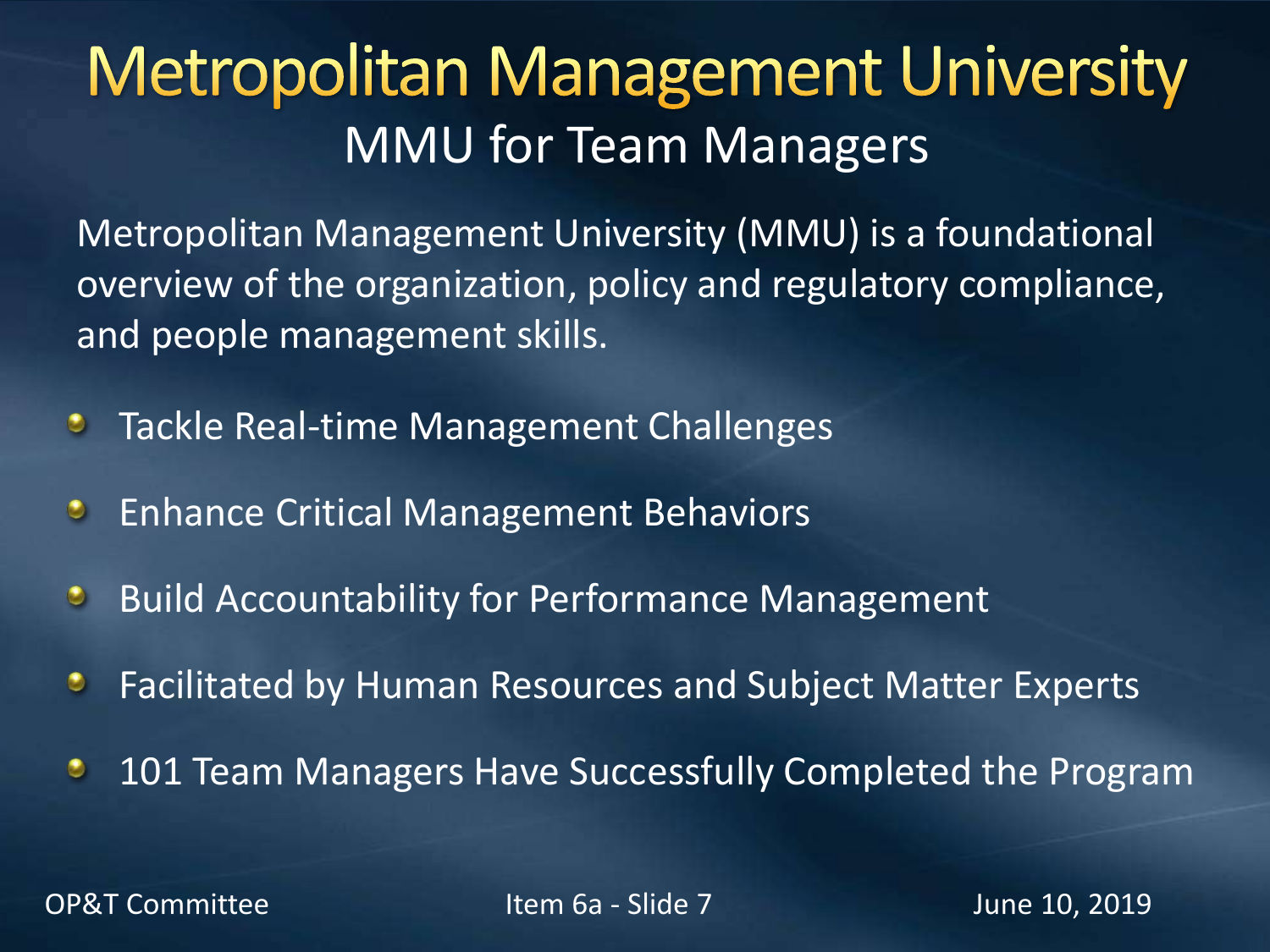### **Metropolitan Management University Graduate** MMUG for Unit Managers

Metropolitan Management University Graduate (MMUG) facilitated by College of Executive Coaching **:**

| <b>Manager as a</b><br><b>Teacher</b>                     | <b>Emotional and</b><br><b>Social</b><br><b>Intelligence</b> | <b>Motivation and</b><br>the Art of<br><b>Influence</b> |
|-----------------------------------------------------------|--------------------------------------------------------------|---------------------------------------------------------|
| <b>Mastering</b><br><b>Communication</b><br><b>Styles</b> | <b>Coaching Skills</b>                                       | <b>Strategic</b><br><b>Problem-</b><br><b>Solving</b>   |

- Create Self Awareness 360° Feedback  $\bullet$
- ۰ Empower others for smart decision-making
- $\bullet$ External Training: Institute for Management Studies (IMS)
- ۰ Dissertation Project: Strategic problem solving real work challenge

OP&T Committee Item 6a - Slide 8 June 10, 2019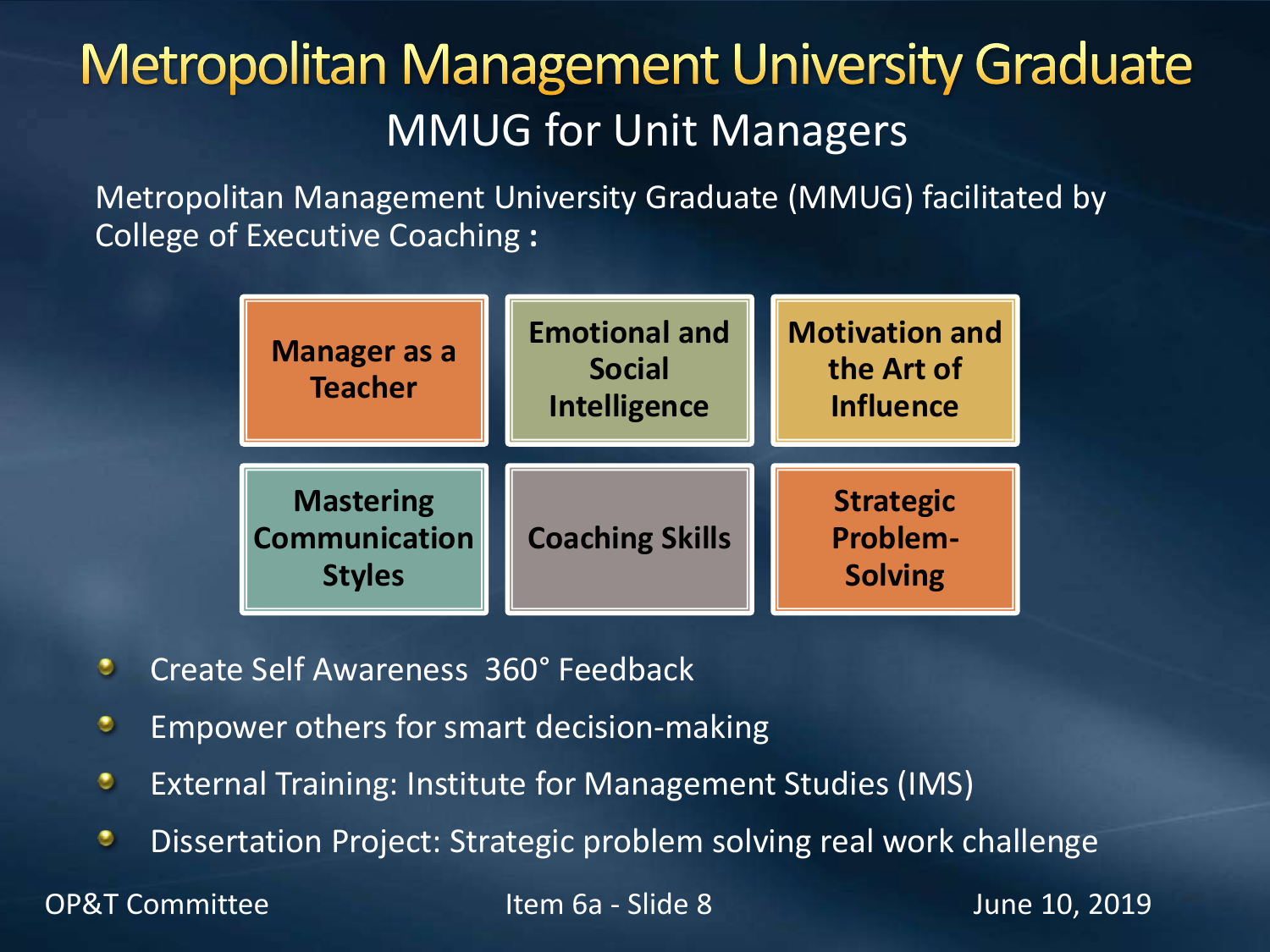### Leaders Ready for the Future Senior and Executive Management

- ۰ Job Rotations
- Executive Development on-the-Job Experience ٥
- $\bullet$ Management Forums and Leadership Breakfasts
- $\bullet$ External Leadership Development Programs
- Individual Coaching: Korn Ferry 360° Feedback  $\bullet$
- Career Guidance and Coaching ۰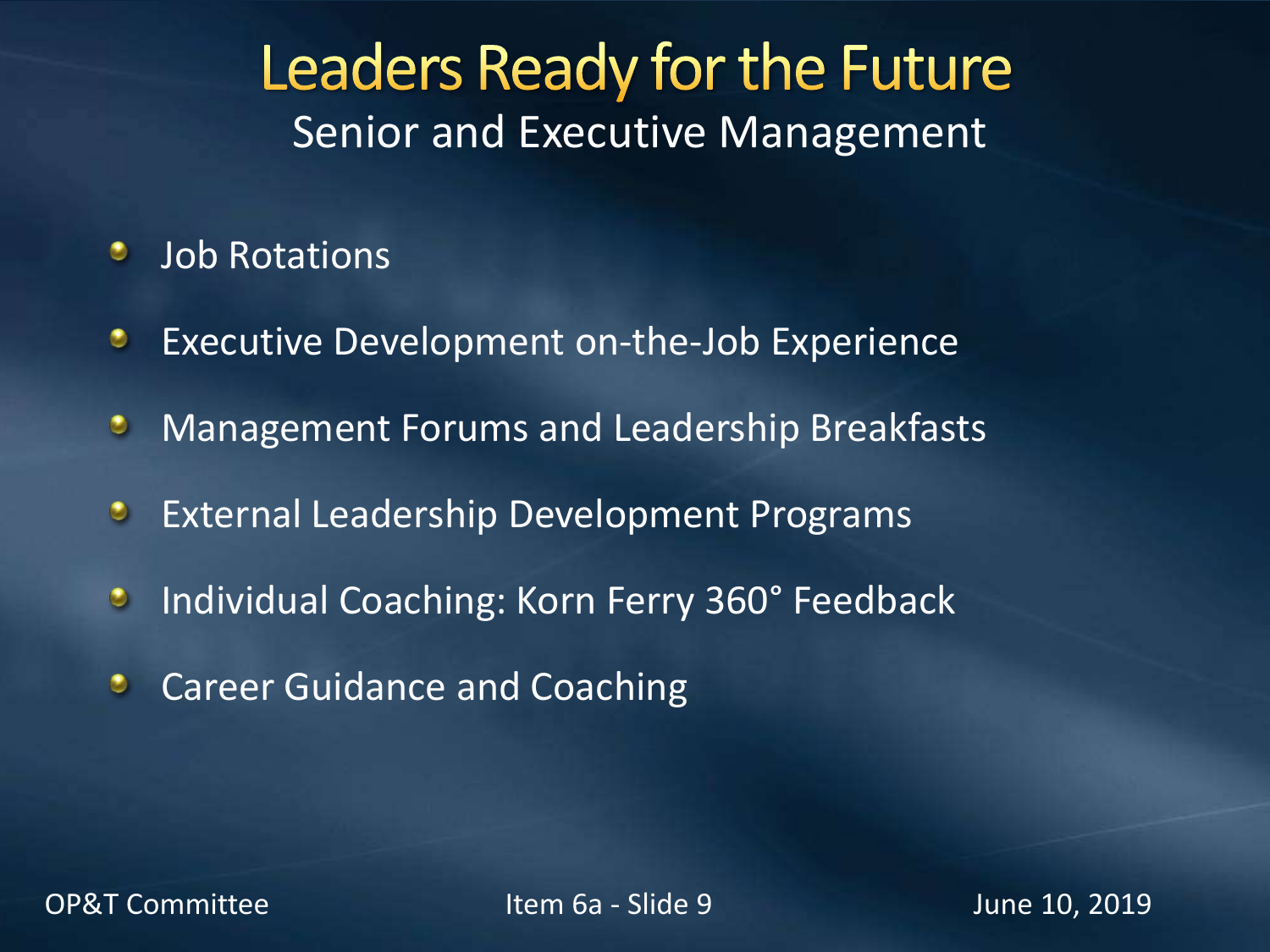## **Next: Preparing Tomorrow's Talent Today**

TAPPING THE **BEST** 

LEADERS READY FOR THE FUTURE

**PREPARING TOMORROW'S TALENT TODAY**

OP&T Committee The Item 6a - Slide 10 June 10, 2019